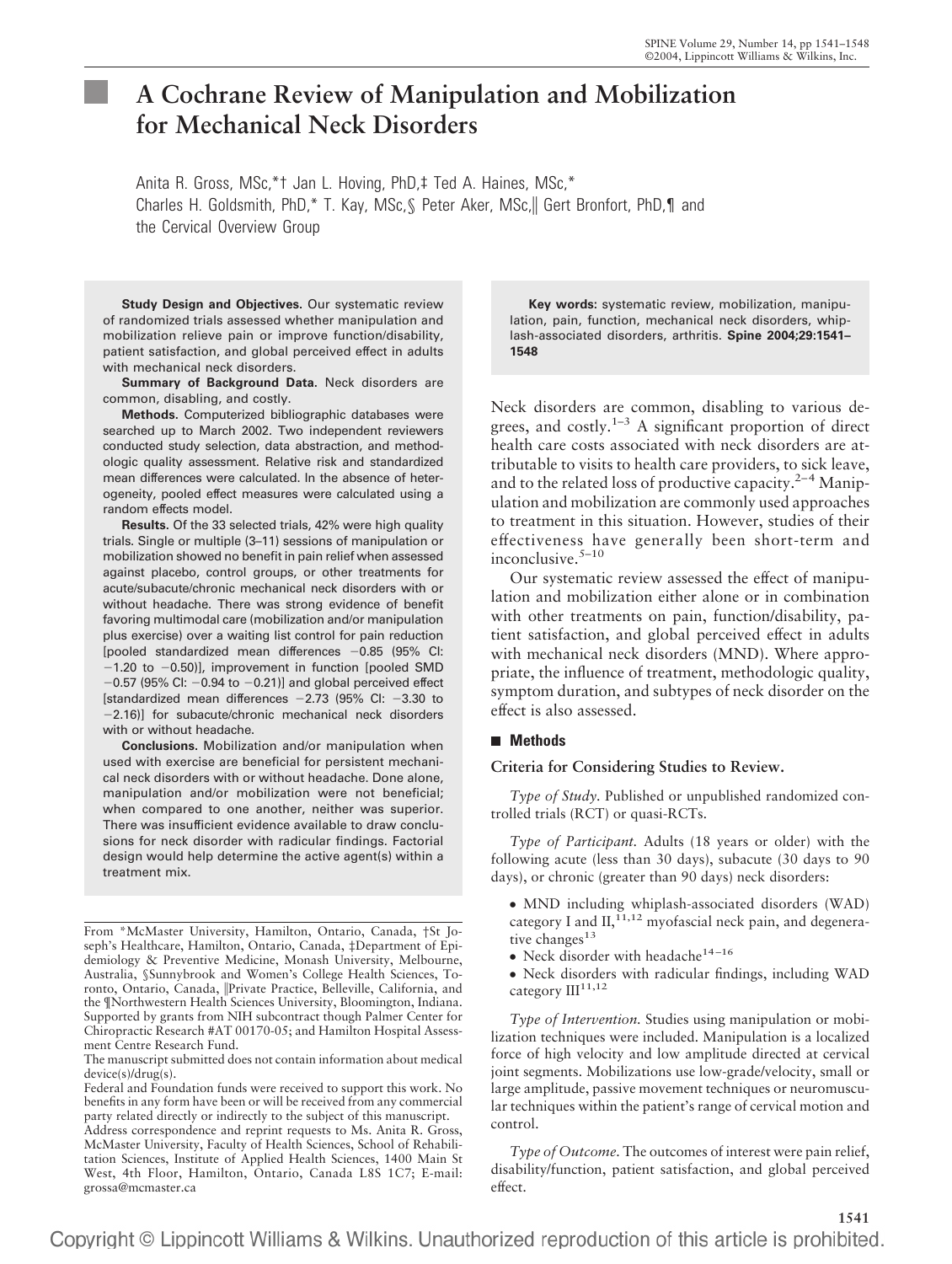| Author, Year: Comparison                                                 | <b>Disorder</b>                                                                          | <b>NNT</b>                                                                         | Treatment<br>Advantage |
|--------------------------------------------------------------------------|------------------------------------------------------------------------------------------|------------------------------------------------------------------------------------|------------------------|
| Brodin $1985^{70}$ : Group 3 v<br>Group 1                                | Chronic MND $+/-$ radicular findings or<br>degenerative changes                          | 4 for complete neck pain reduction                                                 | <b>NA</b>              |
| Bronfort et al, 2001 <sup>33</sup> : SMT/Ex<br>v SMT                     | Chronic MND                                                                              | 10 for a clinically important pain reduction                                       | 12.5%                  |
| Geibel <i>et al.</i> 1997 <sup>54</sup> : Group 1 v<br>Group 2           | Acute MND with headache, WAD                                                             | 8 for complete neck pain reduction<br>9 for complete headache reduction            | $5.5\%$                |
| Hoving et al, 2002 <sup>65</sup> : MT v GP                               | Acute, subacute, chronic MND $+/-$<br>radicular findings, neck disorder with<br>headache | 20 for a clinically important pain reduction                                       | 5.0%                   |
| Jull <i>et al</i> , 2002 <sup>61</sup> : MT/ExT v<br>Control             | Chronic neck disorder with headache                                                      | 5 for a clinically important pain reduction                                        | 27.1%                  |
| Karlberg et al, 1996 <sup>55</sup> :<br>treatment v delayed<br>treatment | Subacute MND with headache                                                               | 2 for a clinically important pain reduction                                        | 40.8%                  |
| McKinney et al, 1989 <sup>25,26</sup> :<br>Group 2 v Group 1             | Acute MND, WAD                                                                           | 11 for clinically important pain reduction                                         | 17.1%                  |
| Mealy <i>et al</i> , $1986^{24}$                                         | Acute MND, WAD                                                                           | 6 for a clinically important pain reduction                                        | 40.8%                  |
| Provinciali et al, 1996 <sup>53</sup> : Group<br>A v Group B             | Acute, subacute, MND with headache,<br>WAD                                               | 6 for a clinically important pain reduction<br>31 for complete pain reduction      | 36.9%                  |
| Skargren et al, 1998 <sup>4</sup> : PT v<br>Chiro                        | Chronic MND                                                                              | 4 for a clinically important pain reduction                                        | 26.1%                  |
| Vasseljen et al, 1995 <sup>28</sup>                                      | Chronic MND                                                                              | 11 for a clinically important pain reduction<br>4 for a substantive pain reduction | 11.9%                  |

## **Table 2. Number Needed to Treat and Treatment Advantage for Pain Relief Following Multimodal Care: Mobilization/ Manipulation and Exercise**

For comparison group definition, see Table 1.

NNT = the number of clients treated to prevent one occurrence of worsening, no change or mild neck pain; treatment advantage = the difference between the change in the treatment group divided by the baseline as a percent and a similar comparison in the control group;  $MND =$  mechanical neck disorder;  $WAD =$ whiplash-associated disorder.

**Search Strategy for Identifying Studies.** A research librarian searched computerized bibliographic databases, without language restrictions, for medical, chiropractic, and allied health literature. The following databases were searched from their respective beginning to March 2002: CENTRAL (The Cochrane Library Issue 4, 2002), MEDLINE, EMBASE, Manual Alternative and Natural Therapy (MANTIS), Cumulative Index to Nursing and Allied Health Literature (CINAHL), and the Index to Chiropractic Literature (ICL). Screening of references, communication with the coordinator of the Cochrane Back Group, personal communication with identified content experts, and our own personal files were also used to identify potential references. Subject headings (MeSH) and key words included anatomic terms, disorder or syndrome terms, treatment terms, and methodologic terms consistent with those advised by the Cochrane Back Group.

**Methods of the Review.** Four pairs of 2 independent reviewers each with expertise in medicine, physiotherapy, chiropractic, massage therapy, statistics, and clinical epidemiology conducted citation identification, study selection, data abstraction, and assessment of methodologic quality. Agreement was assessed for study selection using the quadratic weighted Kappa statistic (Kw); Cicchetti weights.<sup>17</sup> A third reviewer was consulted in case of persisting disagreement.

**Assessment of Methodologic Quality.** Three reviewers independently assessed each selected study for quality of methodology, based on the validated 5-point Jadad et al (1996)<sup>18</sup> criteria list (See Table 1, available for viewing on Article Plus, for the criteria and scoring.)

*Quantitative Analysis of Trial Results.* For continuous data, standardized mean differences (SMD) [95% confidence intervals (CI)] were calculated using a random effects model. In the absence of clear guidelines on the size of sizes, we used a commonly applied system by Cohen  $(1988)^{19}$ : small  $(0.20)$ , medium (0.50), or large (0.80). We assumed the minimum clinically important difference to be 10 on a 100-point pain intensity scale. Similarly, a minimum clinically important difference of 5 neck disability index units was considered relevant for the neck disability index.<sup>20</sup> For continuous outcomes reported as medians, effect sizes were calculated.<sup>21</sup> Relative risks (RR) were calculated for dichotomous outcomes. To facilitate analysis, data imputation rules were used when necessary.<sup>10</sup> The number needed to treat (NNT) and treatment advantages were calculated for primary findings<sup>10</sup> (Table 2). Power analyses were conducted for each article reporting nonsignificant findings (Table 1). $22$ 

Before calculation of a pooled effect measure, the reasonableness of pooling was assessed based on clinical judgment. Statistical heterogeneity using the  $\chi^2$  method between the studies was tested using a random effects model. In the absence of heterogeneity (*P* greater than 0.05), a pooled SMD or RR was calculated. Sensitivity analysis or metaregression for the factors—symptom duration, methodologic quality, and subtype of neck disorder—were planned but were not carried out because we did not have enough data in any one category.

*Qualitative Analysis of Trial Results.* To reach final conclusions, qualitative analysis was carried out, using the levels of evidence listed below.

- "Strong evidence" denoted consistent findings in multiple high quality RCTs.
- "Moderate evidence" denoted findings in a single, highquality RCT or consistent findings in multiple low-quality trials.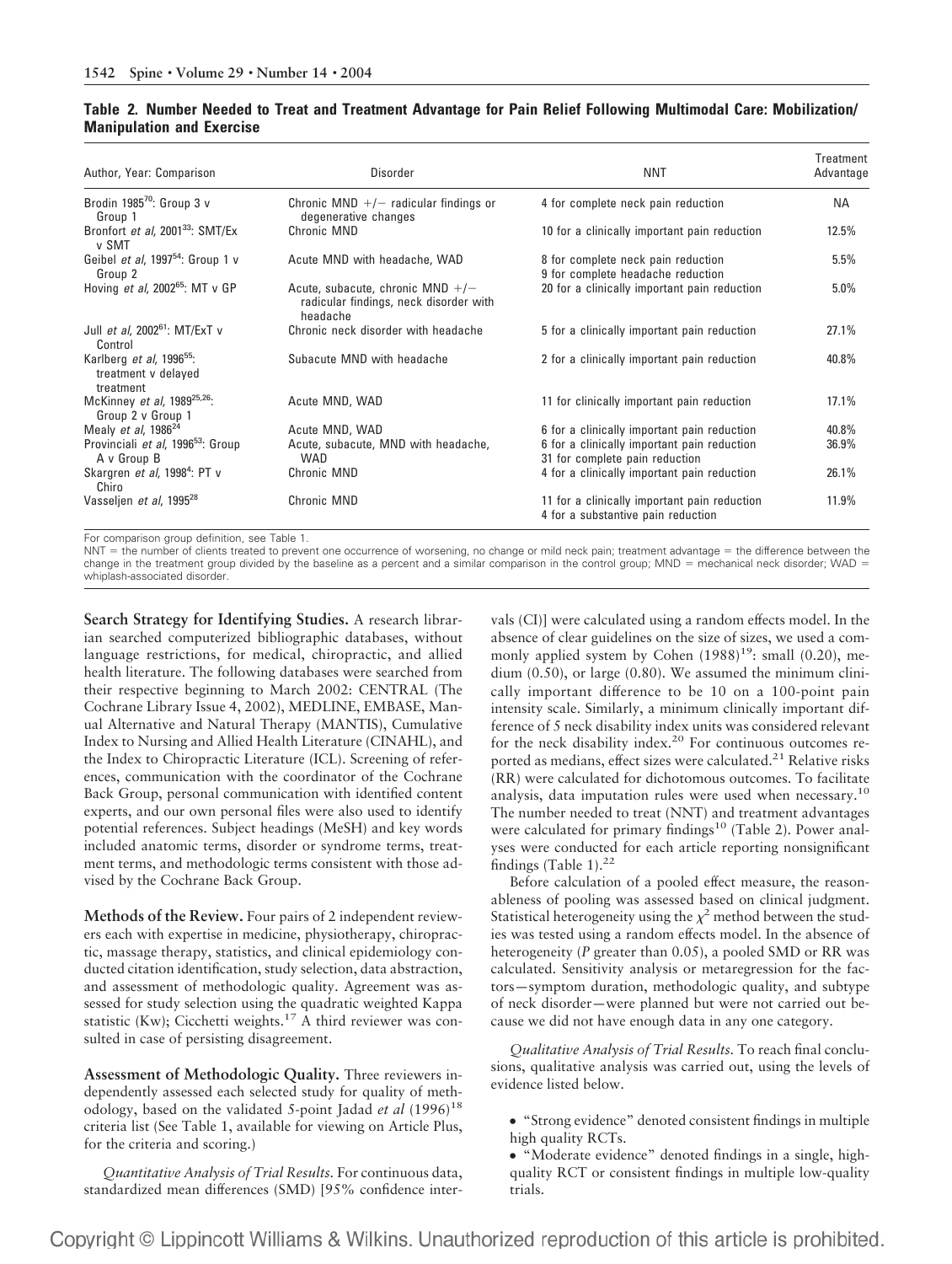● "Limited evidence" indicated a single low-quality RCT.

● "Conflicting evidence" denoted inconsistent results in multiple RCTs.

● "No evidence" meant no studies were identified.

● "Evidence of adverse effect" was used for trials that showed lasting negative changes.

## **Results**

## *Description of Studies*

Thirty-three trials in 52 publications were selected from 528 initially identified articles:

• 19 studied MNDs: acute,  $2^{3-26}$  subacute,  $2^{7}$  chronic,<sup>4,28-34</sup> mixed,<sup>35-50</sup> and symptom duration not reported $51,52$ :

• 12 studied headache of cervical origin: acute,  $53,54$ subacute,<sup>55</sup> chronic,<sup>56–61</sup> mixed,<sup>50,62–67</sup> and symptom duration not reported<sup>68</sup>;

● 6 studied neck disorder with some radicular findings: chronic,  $69-74$  mixed,  $50,62,64-67$  and symptom duration not reported<sup>75</sup>;

- $\bullet$  6 studied WADs: acute,<sup>24-26,53,54</sup> chronic,<sup>57</sup> and mixed $46$ ; and
- 6 studied degenerative changes: chronic.<sup>32,35,37,38,46,56,69,70</sup>

Table 1 provides details on treatment characteristics, cointerventions, baseline values, absolute benefits, reported results, SMD, RR, side effects, and costs of care. Agreement between pairs of independent reviewers was Kw 0.83, standard deviation (SD) 0.15. We excluded 13 RCTs based on the type of participant (*i.e.*, spasmodic torticollis), intervention (*i.e.*, manual therapy was in both the treatment and control group), or design reasons (*i.e.*, mechanistic trial design).

## *Methodologic Quality of Included Studies*

See Table 1 for methodologic quality scores of each trial. We noted that 42% of the included studies were rated as high quality. We found common methodologic weaknesses of included studies to be failure to describe or use appropriate concealment of allocation (58%) and lack of effective blinding procedures, including blinding of the outcome assessor (66%). Cointerventions were avoided in only a small number of studies (24%). We do not believe that methodologic quality influenced the end result of our review, as both high- and low-quality studies had similar outcome directions. However, we were unable to formally test this notion using sensitivity analysis/ metaregression because we did not have enough data in any one disorder and treatment category.

We were unable to carry out sensitivity analyses for symptom duration and subtype of neck disorder because we did not have enough data in any one category. Primary studies within a given treatment category frequently examined various disorder types of mixed symptom duration.

**Manipulation Alone.** Four RCTs from 5 publications assessed the effect of a single session of manipulation.<sup>35–38,62</sup>



Figure 1. Meta-analysis: mobilization, manipulation, and multimodal care compared to a placebo or control for mechanical neck disorder pain relief.

When compared to a control (other treatments deemed to be ineffective), there was moderate evidence that single sessions did not result in short-term pain relief [pooled SMD  $-0.51$  (95% CI:  $-1.10$ – $0.07$ )]<sup>35,36</sup> for acute, subacute, or chronic MND (Figure 1). We judged these 2 trials to be clinically comparable, and they were not statistically heterogenous. Recent research suggests that muscle relaxants show no evidence of benefit and so would not have an interactive effect.<sup>76,77</sup> It is our clinical belief, substantiated by evidence from the section below on mobilization, that a sham mobilization would have minimal to no clinical effect. Two further trials showed a similar negative effect but were not included in the meta-analysis due to the type of outcomes and disorder subtype: Howe *et al* (1983)<sup>62</sup> compared manipulation plus azapropazone with azapropazone in patients with chronic radicular findings or headache, whereas Cassidy  $(1993)^{37}$  compared manipulation to a muscle energy technique for acute, subacute, and chronic MND.

Five trials assessed the effect of 6 to 20 sessions of manipulation, conducted over 3 to 11 weeks, against various comparisons. The comparisons were wait list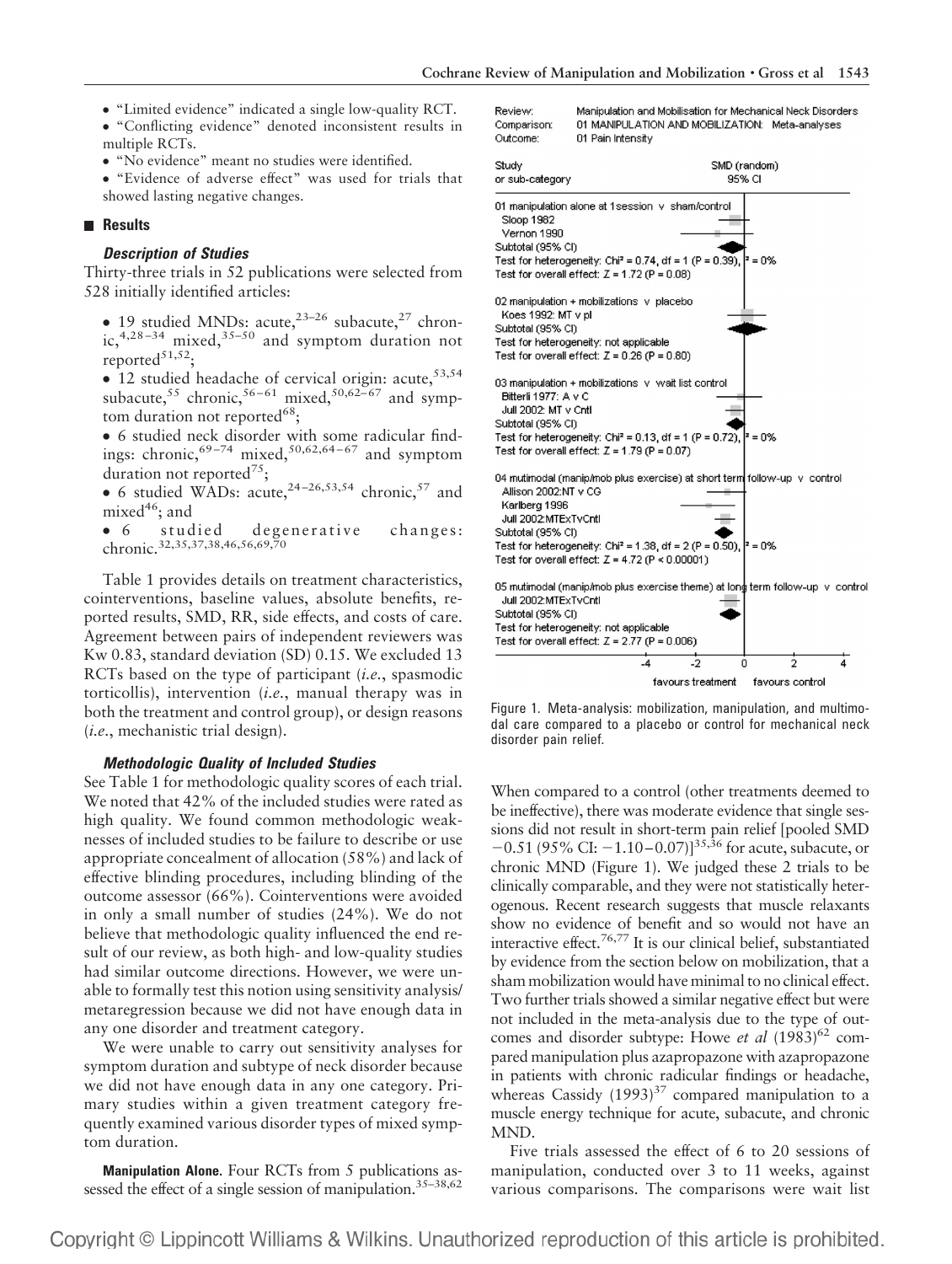control<sup>56</sup>; soft tissue treatments<sup>58-60</sup>; high-technology exercise<sup>33</sup>; manipulation with low-technology exercise<sup>33</sup>; tenoxicam with ranitidine<sup>32</sup>; low voltage electrical acupuncture<sup>32</sup>; and physiotherapy.<sup>4,30,31</sup> In every case, the results were negative. No group showed more benefit than another for the outcomes pain, function, patient satisfaction, or global perceived effect in shortterm follow-up assessments for chronic MNDs.

Three trials found no difference in short and intermediate-term pain relief when manipulation was compared to mobilizations for acute, subacute, and chronic MNDs<sup>36-38,50</sup> or subacute/chronic neck disorder with headache or radicular findings.<sup>50</sup>

Three further trials compared one manipulation technique to another. There was limited evidence of no difference in pain relief and functional improvement at short-term follow-up when:

- Thoracic manipulation was added to cervical manipulation $51$  for MND with symptom duration not defined;
- A rotatory manipulation was compared to a lateral break manipulation<sup>52</sup> for MND with symptom duration not defined; and
- Instrumental manipulation was compared against manual manipulation<sup>27</sup> for subacute MND.

**Mobilization Alone.** Four trials from 6 publications compared mobilization against cold pack, $57 \text{ collar}$ , $23 \text{ trans}$ cutaneous electrical nerve stimulation, $^{23}$  acupuncture,  $^{46}$ and ultrasound.47–49 There was moderate evidence of no difference in pain and function outcomes from one highquality trial with long-term follow-up for subacute/ chronic MND including WAD<sup>46</sup> and 3 smaller trials with short-term follow-up for acute<sup>23,57</sup> or subacute/ chronic MND including WAD.47–49

**Multimodal Care: Manipulation and Mobilization.** Six trials represented by 14 publications assessed manipulation and mobilization. When mobilization and manipulation were compared to a placebo, there was no evidence of difference in pain and function noted in one very small but high-quality RCT for subacute and chronic  $MND$ .<sup>39-45</sup> When compared to no treatment, results showed a tendency toward short-term and long-term benefit for chronic neck disorder with headache across 3 outcomes:

- Pain relief [pooled SMD  $-0.34$  (95% CI:  $-0.71 (0.03)$ ]<sup>56,61</sup> (Figure 1);
- Function improvement  $[SMD -0.39 (95\% \text{ CI}$ :  $[-0.79 - 0.02]^{61}$ ; and
- Global perceived effect [SMD  $-2.36$  (95% CI:  $-2.89$  to  $-1.83$ )].<sup>61</sup>

When trials studied the effects of mobilization against physiotherapy care, $4,30,31,39-45,68$  general practitioner care,<sup>39-45</sup> and exercise,<sup>61</sup> conflicting results were shown for the outcomes of pain and function. This may have occurred in part from the use of different exercise regimes and, of course, from the use of differing comparison groups. There was limited evidence that mobilization and manipulation gave results similar to manipulation alone for chronic MND.<sup>56</sup> In addition, there was moderate evidence from 1 high-quality trial with long-term follow-up of no difference in pain, function, or satisfaction for chronic MND, when one combination of mobilization, manipulation, and other soft-tissue techniques was compared to another.<sup>29</sup>

**Multimodal Care.** *Manipulation or Mobilization Plus Other Physical Medicine Agents.* Six trials compared manipulation and/or mobilization in combination with various physical medicine agents against:

• No treatment controls<sup>69,70</sup> for chronic neck disorder with radicular findings and degenerative changes;

● Placebo tablets for neck disorder with radicular findings of unclear symptom duration<sup>75</sup>;

• Exercise for chronic  $MND^{29}$ ;

• Combined exercise/traction/massage for neck disorder with radicular findings of unclear symptom duration $^{75}$ ;

● Various combinations of manipulation for chronic  $MND<sup>29</sup>$ ;

- Intermittent collar use for acute  $WAD^{25,26}$ ;
- Direct galvanic current, ultrasound, and ultraviolet light for acute, subacute, and chronic neck disorder with headache<sup>63</sup>;
- Massage/munaripack for acute, subacute, and chronic neck disorder with headache<sup>63</sup>;
- Mobilization or manipulation plus heat or electric muscle stimulation for subacute and chronic MND with or without radicular findings or headache $53$ ; and
- A combination of massage, manual traction, electrical stimulation, analgesics, and education for chronic neck disorder with radicular findings.<sup>69,70</sup>

In summary, there is moderate evidence showing no difference in benefit for pain relief, improvement in function, and global perceived effect for various disorder subtypes and for various symptom durations. This finding was from both low and higher quality trials with both short-term and long-term follow-up periods.

**Multimodal Care.** *Mobilization and Manipulation Plus Exercise Focus.* Fifteen trials with both short-term and longterm follow-up met the inclusion criteria for chronic MND,<sup>33,34</sup> subacute or chronic neck disorder with headache,<sup>55,61</sup> as well as acute, subacute, and chronic neck disorder with or without radicular findings or headache.64–67,69–70 When compared to a wait list control, there was strong evidence of maintained long-term benefit favoring multimodal care for:

• Pain relief [pooled SMD  $-0.85$  (95% CI:  $-1.20$  to  $-0.50$ ] for chronic MND,<sup>34</sup> for chronic neck disorder with or without radicular findings,  $69,70$  and for subacute and chronic neck disorder with headache $55,61$  (Figure 1). This translates into an absolute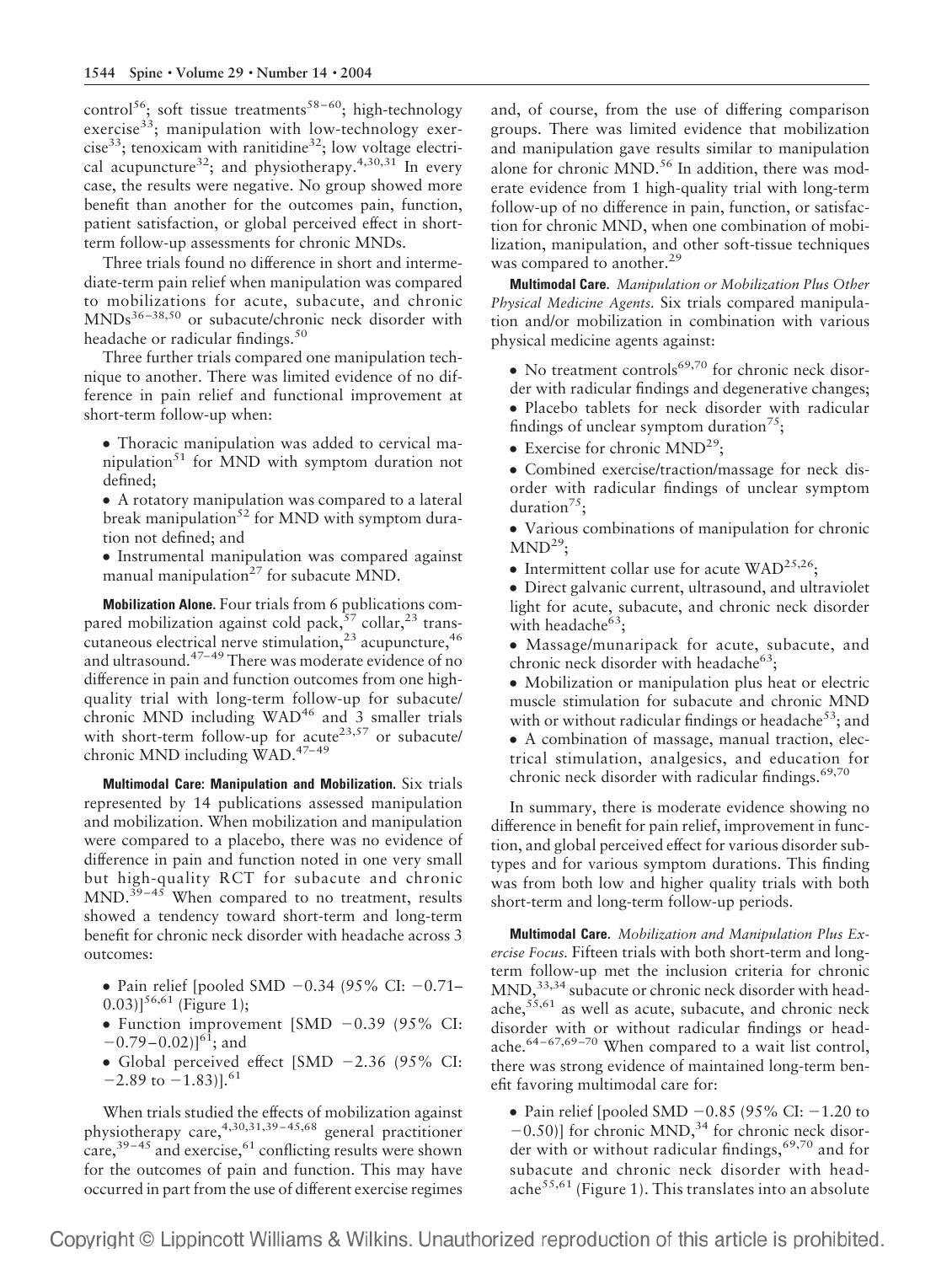

Figure 2. Qualitative analysis: multimodal care (manipulation and mobilization plus exercise) for mechanical neck disorder pain relief.  $s =$  sessions,  $w =$ weeks,  $MND$  = mechanical neck disorder;  $NDH = neck$  disorder with headache:  $NDR =$  neck disorder with radicular findings;  $WAD = whiplash-associated$ disorder. For comparisons, see Table 1.

> benefit of 23 to 27 mm visual analogue scale (VAS) units and treatment advantage as high as 41%. The NNT to achieve this advantage was from 2 to 5 (Table 2).

- Improved function [pooled SMD  $-0.57$  (95% CI:  $-0.94$  to  $-0.21$ ] for chronic MND<sup>34</sup> and for subacute/chronic neck disorder with headache.<sup>61</sup>
- Global perceived effect [SMD  $-2.73$  (95% CI:  $-3.30$  to  $-2.16$ )] for subacute and chronic neck disorder with headache.<sup>61</sup>

The common elements in this care strategy in all the studies were mobilization or manipulation plus exercise. Other elements that may have been included were medication, thermal agents (heat or cold), and education. These results were also noted when compared against nonexercise-based treatments (Figure 2).

Is exercise the "active ingredient"? We do not know. On the one hand, patients were more satisfied with manipulation plus exercise over manipulation or exercise alone. On the other hand, when mobilization and manipulation plus exercise was compared against exercise, there was moderate evidence of no difference for pain relief or improvement in function.33,61,64–67

Persson *et al* evaluated chronic neck disorders with radicular findings.<sup>71-74</sup> At short-term follow-up, there was evidence of benefit favoring surgery over physiotherapy care and collar use. At long-term follow-up, no difference was found between physiotherapy care, collar use, and surgery.

## *Other Considerations*

**Adverse Events.** Side effects were reported in 31% of the trials. They were benign, transient, and included headache, radicular pain, thoracic pain, increased neck pain, distal paraesthesia, dizziness, and ear symptoms. The rate of serious adverse events could not be determined in this review.

**Cost of Care.** There was moderate evidence favoring reduced costs for manual therapy care for acute, subacute, and chronic MND with or without headache or radicular findings.4,30,31,53,54,64–67

## **Discussion**

#### *Methodologic Quality*

We have observed 4 positive advances in more recently published reports of trials. Trials were larger, were of higher methodologic quality, had longer-term follow-up, and used self-reported ratings (*e.g.*, pain, disability selfreport questionnaires, global perceived effect) as primary outcomes on a more consistent basis. We attach great value to the patient's opinion, as do recent guidelines in the low back literature,  $78,79$  and believe its subjectivity is insufficient argument against its use. Balancing selfreport outcomes with "observer-based performance measures" would be ideal; unfortunately, the latter measures do not yet exist in the neck care literature.

Certain methodologic issues are inherent to the design of trials on manual therapy for neck pain. Manual therapy cannot easily be studied in a double-blinded manner (blinding therapists and patients) in clinical practice. Therefore, it is essential to blind the outcome assessor and the investigator doing the analyses. Expectation bias could be minimized by selecting patients without prior knowledge/experience or without strong expectations for either treatment. This could be achieved through administration of a brief questionnaire before inclusion into the trial (*e.g.*, How do you expect your neck pain to change as a result of the following treatments you may receive in the study?). Even though some would suggest modifying the quality assessment instrument for studies in which the nature of intervention precludes blinding of participants and therapist, using a common validated tool to assess RCTs keeps the methodologic quality and resulting strength of the evidence in perspective.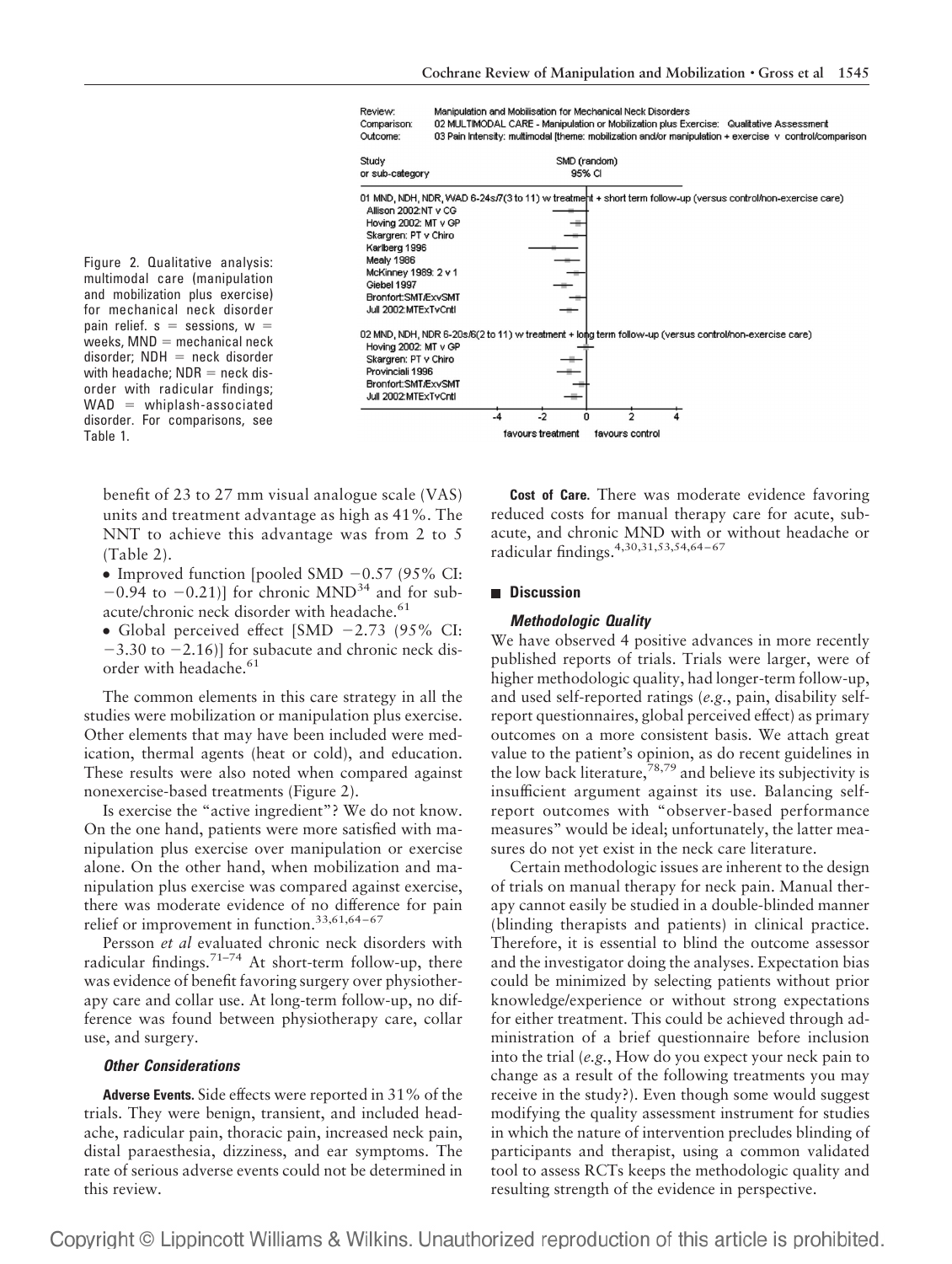In our previous Cochrane systematic review, which included studies to 1997, results remained inconclusive and were available only for the short-term. Since then, 13 RCTs have been published and included in our current review. Recent trials have added further support to the role of multimodal care (mobilization/manipulation and exercise) in achieving clinically important pain reduction, global perceived effect, and patient satisfaction in acute and chronic neck disorder with or without headache. We continue to not find evidence in support of manipulation or mobilization as solo treatments, and some reviews<sup>7,12,80,81</sup> agreed with these findings. Our findings are in disagreement with other reviews.6,80,82–84 We agree with Peeters *et al* (2001)<sup>9</sup> that it is difficult to identify the effective components of a multimodal active treatment approach without using factorial design. In addition, there are differences between reviews in the definition or clustering of different treatments, disorder subgroups reviewed, the technique definition, and outcome measures reported.<sup>8</sup>

### *Adverse Events and Cost of Care*

Adverse events reported from RCTs in this review were benign, transient side effects. Clearly, smaller randomized trials are unlikely to detect rare adverse events. From surveys and review articles, the risk of a serious irreversible complication for cervical manipulations has been reported to vary from 1 adverse event in 3020 to 1 in 1,000,000 manipulations.<sup>85,86</sup> Better reporting of adverse events is required. In addition, there was moderate evidence of an economic advantage in using multimodal care, defined as mobilization or manipulation plus exercise, for mechanical neck disorders. As more trials become available, details of direct and indirect costs can be better summarized.

### *Reviewer Conclusions*

**Implications for Practice.** Multimodal care, including mobilization and/or manipulation plus exercise, is beneficial for pain relief, functional improvement, and global perceived effect for subacute/chronic MND with or without headache. The evidence did not favor manipulation and/or mobilization done alone or in combination with various other types of treatments for pain, function, and global perceived effect. It was not possible to determine which technique or dosage was more beneficial or if certain subgroups benefited more from one form of care than another. There was insufficient evidence available to draw conclusions for neck disorder with radicular findings.

**Implications for Research.** Meta-analysis of data across trials and sensitivity analysis was hampered by the wide spectrum of comparisons, treatment characteristics, and dosages. Factorial design would help determine the active treatment agent(s) within a treatment mix. Phase II trials would help identify the most effective treatment characteristics and dosages. Greater attention to methodologic quality is needed.

# **Key Points**

• Mechanical neck disorders are common, costly, and can be disabling.

• This systematic review of 33 trials did not favor mobilizations and/or manipulations done alone or combined with other treatments like heat for relieving acute or persistent pain and improving function when compared to no treatment.

• Mobilization and/or manipulation when used with exercise are effective for alleviating persistent neck pain and improving function when compared to those who received no treatment. When compared to one another, neither mobilization nor manipulation was superior.

• There was insufficient evidence available to draw conclusions for mechanical neck disorder with radicular findings.

### *Acknowledgments*

We are indebted to the many authors of primary studies for their support in retrieving original research. We thank our volunteers, translators, and the editors of the Cochrane Collaboration Back Review Group. The Cervical Overview Group is an interdisciplinary and internationally based working group interested in conducting and maintaining system reviews on conservative management for mechanical neck disorders. Cervical Overview Group members: P. Peloso, MSc; N. Graham, BScPT; P. Santaguida, PhD; K. Trinh, MSc; B. Haraldsson RMT; and A.M. Eady, MLS.

## **References**

- 1. Côté P, Cassidy D, Corroll L. The Saskatchewan health and back pain survey. The prevalence of neck pain and related disability in Saskatchewan adults. *Spine* 1998;23:1689–98.
- 2. Linton SJ, Hellsing AL, Hallden K. A population-based study of spinal pain among 35–45 year old individuals. Prevalence, sick leave and health care use. *Spine* 1998;23:1457–63.
- 3. Borghouts JAJ, Koes BW, Bouter LM. Cost-of-illness in neck pain in the Netherlands in 1996. *Pain* 1999;80:629–36.
- 4. Skargren EI, Carlsson PG, Oberg BE. One-year follow-up comparison of the cost and effectiveness of chiropractic and physiotherapy as primary management for back pain. *Spine* 1998;23:1875–84.
- 5. Gross AR, Aker PD, Goldsmith CH, et al. Conservative management of neck disorders. A systematic overview and meta-analysis. *Online J Curr Clin Trials* 1996;Doc No:200–201.
- 6. Kjellman GV, Skargren EI, Oberg BE. A critical analysis of randomised clinical trials on neck pain and treatment efficacy. A review of the literature. *Scand J Rehabil Med* 1999;31:139–52.
- 7. Bodgduk N. Whiplash. Why pay for what does not work? *J Musculoskeletal Pain* 2001;8:29–53.
- 8. Hoving JL, Gross AR, Gasner D, et al. A critical appraisal of review articles on the effectiveness of conservative treatment of neck pain. *Spine* 2001;26: 196–205.
- 9. Peeters GGM, Verhagen AP, deBie RA, et al. The efficacy of conservative treatment in patients with whiplash injury. *Spine* 2001;26:E64–E73.
- 10. Gross AR, Kay T, Hondras M, et al. Manual therapy for mechanical neck disorders: a systematic review. *Manual Ther* 2002;7:131–49.
- 11. Spitzer WO, Leblanc FE, Dupuis M. Scientific approach to the assessment and management of activity related spinal disorders. *Spine* 1987;7:S1–59.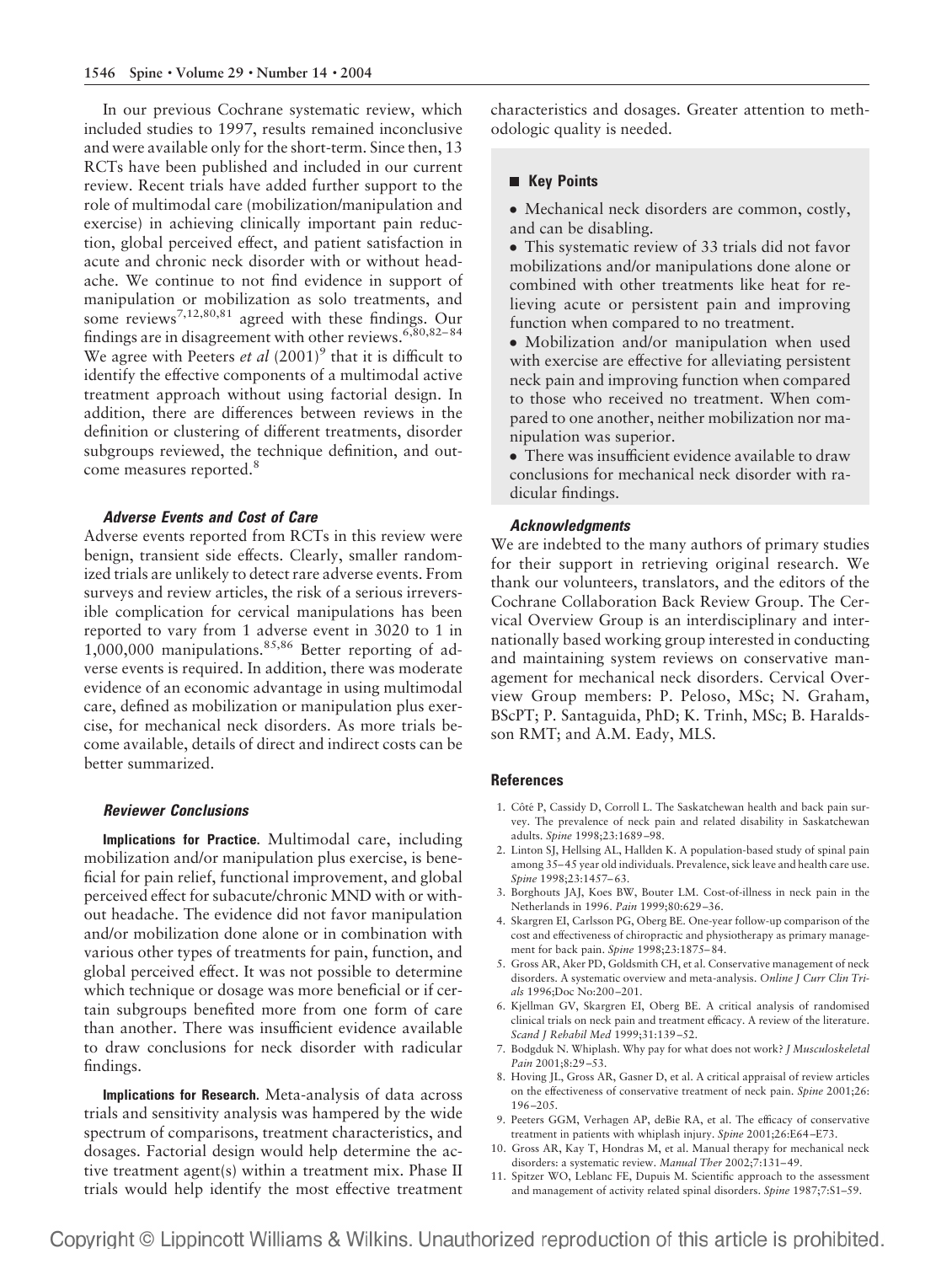- 12. Spitzer WO, Skovron M L, Salmi LR, et al. Scientific monograph of the Quebec Task Force on Whiplash-Associated Disorders: redefining "whiplash" and its management. *Spine* 1995;20:S1–73.
- 13. Schumacher HR, Klippel JH, Koopman WJ, eds. *Primer on the Rheumatic Diseases*. 10th ed. Atlanta, GA: Arthritis Foundation; 1993.
- 14. Olesen J. Classification and diagnostic criteria for headache disorders, cranial neuralgias and facial pain. *Cephalgia* 1988;8:61–2.
- 15. Sjaastad O, Fredriksen TA, Pfaffenrath V. Cervicogenic headache: diagnostic criteria. *Headache* 1990;30:725–26.
- 16. Olesen J, Gobel H. ICD-10 Guide for Headaches. Guide to the classification, diagnosis and assessment of headaches in accordance with the tenth revision of the International classification of diseases and related health problems and its application to neurology. *Cephalalgia* 1997;17(suppl 19):29–30.
- 17. Cicchetti DV. Assessing inter-rater reliability for rating scales: resolving some basic issues. *Br J Psychiat* 1976;129:452–6.
- 18. Jadad A, Moore A, Carroll D, et al. Assessing the quality of reports of randomized clinical trials: is blinding necessary? *Controlled Clin Trials* 1996;17:1–12.
- 19. Cohen J. *Statistical Power Analysis for the Behavioral Sciences*. 2nd ed. Hilldale, NJ: Lawrence Erlbaum Associates; 1988.
- 20. Stratford PW, Riddle DL, Binkley JM, et al. Using the Neck Disability Index to make decisions concerning individual patients. *Physiotherapy Canada* 1999:107–19.
- 21. Kendal MG, Stuart A. *The Advanced Theory of Statistics*. 2nd ed. Vol. 1. New York, NY: Hofner Publishing Co; 1963.
- 22. Dupont WD, Plummer WD. Power and sample size calculations: a review and computer program. *Controlled Clin Trials* 1990;11:116–8.
- 23. Nordemar R, Thorner C. Treatment of acute cervical pain—a comparative group study. *Pain* 1981;10:93–101.
- 24. Mealy K, Brennan H, Fenelon GC. Early mobilisation of acute whiplash injuries. *Br Med J* 1986:656–57.
- 25. McKinney LA, Dornan JO, Ryan M. The role of physiotherapy in the management of acute neck sprains following road-traffic accidents. *Arch Emerg Med* 1989;6:27–33.
- 26. McKinney LA. Early mobilisation and outcome in acute sprains of the neck. *Br Med J* 1989;299:1006–8.
- 27. Wood TG, Colloca CJ, Matthews R. A pilot randomized clinical trial on the relative effect of instrumental (MFMA) versus manual (HVLA) manipulation in the treatment of cervical spine dysfunction. *J Manipulative Physiol Ther* 2001;24:260–71.
- 28. Vasseljen O, Johansen BM, Westgaard RH. The effect of pain reduction on perceived tension and EMG-recoded trapezius muscle activity in workers with shoulder and neck pain. *Scand J Rehabil Med* 1995:243–52.
- 29. Jordan A, Bendix T, Nielsen H, et al. Intensive training, physiotherapy, or manipulation for patients with chronic neck pain: a prospective single-blind randomized clinical trial. *Spine* 1998;23:311–19.
- 30. Skargren EI, Oberg BE, Carlsson PG, et al. Cost and effectiveness analysis of chiropractic and physiotherapy treatment for low back and neck pain, Sixmonth follow-up. *Spine* 1997;22:2167–71.
- 31. Skargren EI, Oberg BE. Predictive factors for 1-year outcome of low back and neck pain in patients treated in primary care: comparison between the treatment strategies chiropractic and physiotherapy. *Pain* 1998;77:201–7.
- 32. Giles LGF, Muller R. Chronic spinal pain syndromes: A clinical pilot trial comparing acupuncture, a nonsteroidal anti-inflammatory drug, and spinal manipulation. *J Manipulative Physiol Ther* 1999;22:376–81.
- 33. Bronfort G, Evan R, Nelson B, et al. A randomized clinical trial of exercise and spinal manipulation for patients with chronic neck pain. *Spine* 2001;26: 788–99.
- 34. Allison GT, Nagy BM, Hall T. A randomized clinical trial of manual therapy for cervico-brachial pain syndrome—a pilot study. *Manual Ther* 2002;7:95– 102.
- 35. Sloop PR, Smith DS, Goldenberg E, et al. Manipulation for chronic neck pain: a double-blind controlled study. *Spine* 1982;7:532–35.
- 36. Vernon HT, Aker P, Burns S, et al. Pressure pain threshold evaluation of the effect of spinal manipulation in the treatment of chronic neck pain: a pilot study. *J Manipulative Physiol Ther* 1990;13:13–6.
- 37. Cassidy J. The immediate effect on manipulation vs mobilisation pain and range of motion in the cervical spine: a randomized controlled trial [Letter]. *J Manipulative Physiol Ther* 1993;16:279–80.
- 38. Cassidy JD, Lopes AA, Yong-Hing K. The immediate effect of manipulation versus mobilization on pain and range of motion in the cervical spine: a randomized controlled trial. *J Manipulative Physiol Ther* 1992;15:570–75.
- 39. Koes B, Boutter LM, Knipshild PG. The effectiveness of manual therapy, physiotherapy and continued treatment by general practitioner for chronic nonspecific back and neck complaints. *J Manipulative Physiol Ther* 1991: 498–502.
- 40. Koes B. A randomized clinical trial of manual therapy and physiotherapy for

persistent back and neck complaints. Subgroup analysis and relationship between outcomes measure. *J Manipulative Physiol Ther* 1993;16:211–19.

- 41. Koes BW, Bouter LM, van Mameren H, et al. Randomized clinical trial of manipulative therapy and physiotherapy for persistent back and neck complaints: results of one year follow up. *Br Med J* 1992:601–5.
- 42. Koes BW, Bouter LM, van Mameren H, et al. A blind randomized clinical trial of manual therapy and physiotherapy for chronic back and neck complaints: Physical outcome measures. *J Manipulative Physiol Ther* 1992;15: 16–23.
- 43. Koes BW, Bouter LM, van Mameren H, et al. Randomized clinical trial of manual therapy and physiotherapy for persistent back and neck complaints. *Manual Ther* 1992;1:7–12.
- 44. Koes BW, Bouter LM, van Mameren H, et al. The effectiveness of manual therapy, physiotherapy, and treatment by the general practitioner for nonspecific back and neck complaints. *Spine* 1992;17:28–35.
- 45. Koes BW. Efficacy of manual therapy and physiotherapy for back and neck complaints [thesis]. den Haag; Cip-Gegevens Koninklijke Bibliotheek; 1992.
- 46. David J, Modi S, Aluko AA, et al. Chronic neck pain: a comparison of acupuncture treatment and physiotherapy. *Br J Rheum* 1998:118–22.
- 47. Coppieters MW, Stappaerts KH, Wouters LL, et al. Aberrant protective force generation during neural provocation testing and the effect of treatment in patients with neurogenic cervicogenic pain. *J Manipulative Physiol Ther* 2003 Feb;26:99–106.
- 48. Coppieters MW, Stappaerts KH, Wouters LL, et al. Immediate effect of a cervical lateral glide treatment technique in patients with neurogenic cervicobrachial pain. *JOSPT* 2003;33:369–78.
- 49. Coppieters MW, Stappaerts KH. The immediate effects of manual therapy in patients with cervicobrachial pain on neural origin: A pilot study. In: Singer KP, eds. IFOMT 2000: International Federation of Orthopaedic Manipulative Therapists in conjunction with the 11th biennial conference of the manipulative physiotherapists association of Australia. Perth: The University of Western Australia; 2000:Poster 7.
- 50. Hurwitz EL, Morgenstern H, Harber P, et al. A randomized trial of chiropractic manipulation and mobilization for patients with neck pain: clinical outcomes from the UCLA Neck-Pain Study. *Research Pract* 2002;92:1634–41.
- 51. Parkin-Smith GF, Penter CS. A clinical trial investigating the effect of two manipulative approaches in the treatment of mechanical neck pain: a pilot study. *J Neuromusculoskel System* 1998;6:6–16.
- 52. van Schalkwyk R, Parkin-Smith GF. A clinical trial investigating the possible effect of the supine cervical rotatory manipulation and the supine lateral break manipulation in the treatment of mechanical neck pain: a pilot study. *J Manipulative Physiol Ther* 2000;23:324–31.
- 53. Provinciali L, Baroni M, Illuminati L, et al. Multimodal treatment to prevent the late whiplash syndrome. *Scand J Rehab Med* 1996;28:105–11.
- 54. Giebel GD, Edelmann M, Huser R. Die distorsion der halswirbelsaule: fruhfunktionalle vs. ruhigstellende behandlung. *Zentralbl Chir* 1997;122:517–21.
- 55. Karlberg M, Magnusson M, Eva-Maj M, et al. Postural and symptomatic improvement after physiotherapy in patients with dizziness of suspected cervical origin. *Arch Phys Med Rehab* 1996;77:874–82.
- 56. Bitterli J, Graf R, Robert F, et al. Zur objectivierung der manualtherapeutischen beeinflussbarkeit des spondylogenen kopfschmerzes. *Nervenarzt* 1977: 259–262.
- 57. Jensen OK, Nielsen FF, Vosmar L. An open study comparing manual therapy with the use of cold packs in the treatment of post-traumatic headache. *Cephalalgia* 1990:241–50.
- 58. Nilsson N, Christensen HW, Hartvigsen J. Lasting changes in passive range of motion after spinal manipulation: a randomized, blind, controlled trial. *J Manipulative Physiol Ther* 1996;19:165–8.
- 59. Nilsson N, Christensen HW, Hartvigsen J. The effect of spinal manipulation in the treatment of cervicaogenic headache. *J Manipulative Physiol Ther* 1997;20:326–30.
- 60. Nilsson N. A randomized controlled trial of the effect of spinal manipulation in the treatment of cervicogenic headache. *J Manipulative Physiol Ther* 1995;18:435–40.
- 61. Jull G, Trott P, Potter H, et al. A randomized controlled trial of exercise and manipulative therapy for cervicogenic headache. *Spine* 2002;27:1835–43.
- 62. Howe DH, Newcombe RG, Wade MT. Manipulation of the cervical spine—a pilot study. *J Royal Coll General Pract* 1983;33:574–9.
- 63. Ammer K, Rathkolb O. Physical therapy in occipital headaches. *Man Med* 1990;28:65–68.
- 64. Hoving JL, de Vet HCW, Koes BW, et al. Manual therapy, physical therapy, or continued care by the general practitioner for patients with neck pain: long-term results from a pragmatic randomized trial. Hoving JL, eds. Wageningen: Pons & Looijen bv; 2001:59–73.
- 65. Hoving JL, Koes BW, de Vet HCW, et al. Manual therapy, physical therapy, or continued care by a general practitioner for patients with neck pain. *Ann Intern Med* 2002;136:713–59.